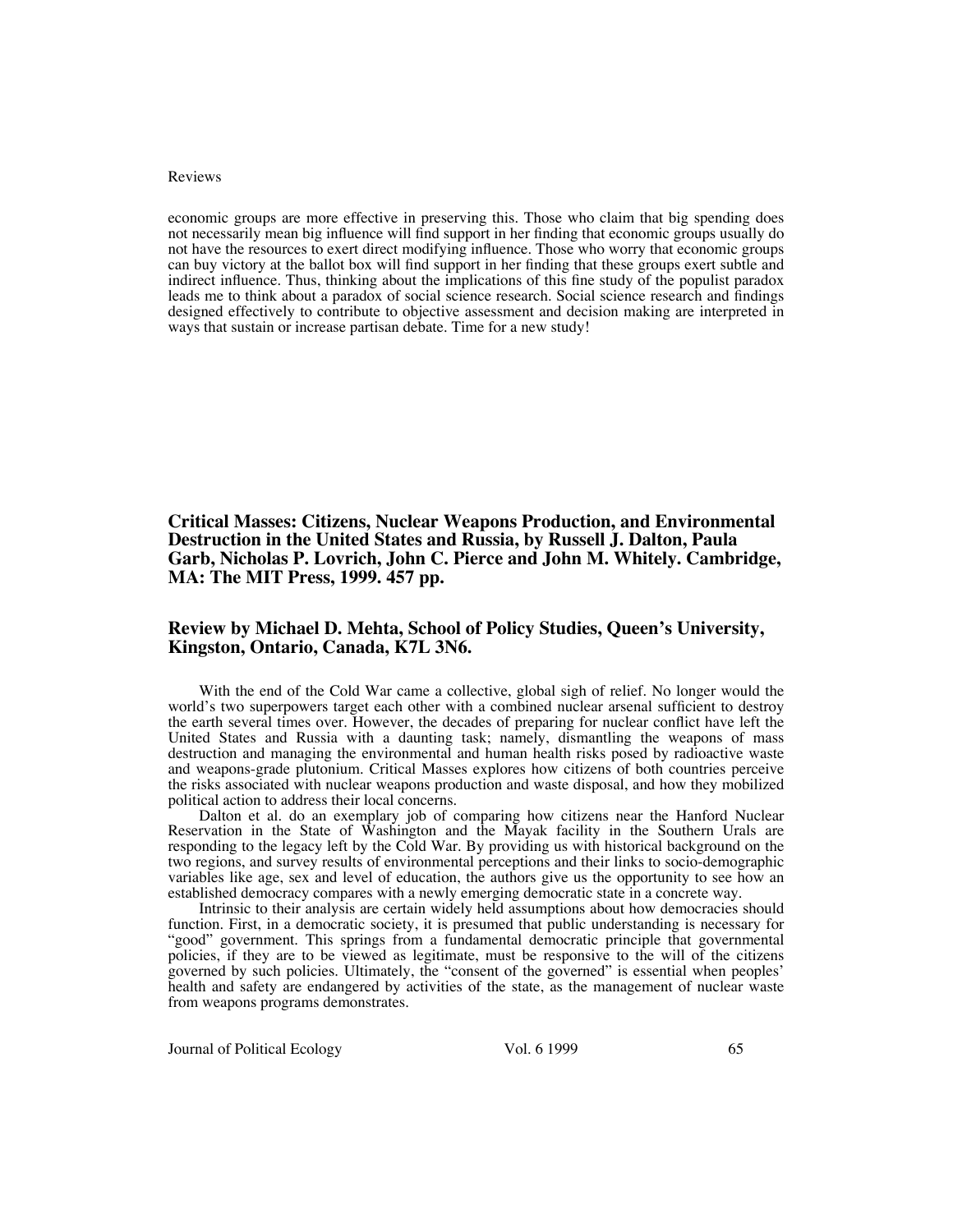Second, a crisis of legitimacy may stem from political movements that insert new values into political life. As people are attracted to new ideals of environmental quality, world peace, or a nuclear-free society, this crisis becomes a reaction to the "scientization of politics" -- an alienation from politics which has been reduced to arcane technical questions and expert decisionmaking. The concept of a "public" out there somewhere waiting to be heard from implies that those who actually make decisions do so without wide-scale support, and that such decisions are in the interest of an elite keen on maintaining control over ever scarcer resources. In a democracy, public opinion needs to be considered as a reflection of the "will of the people." Unfortunately, the role of public opinion in shaping environmental policy often plays a peripheral function in technical debates that tend to accord greater weight to "expert" scientific opinion. In political terms, the increasing concern for environmental values has meant the search for political formulations that reflect the recognition of limits and the desirability of defending a plurality of interests.

Third, although not directly linked to the erosion of democracy in post-industrial societies, reliance on technically-oriented approaches to risk assumes that liberal individualistically-oriented policy-making cannot deal with modern, communal risks. Furthermore, such an approach assumes that the production and distribution of risks is independent from economic and political forces whose actors may prefer to avoid input from the public in the form of consultation. This is where technocratic decision-making shines brightest. If public participation distracts regulators from making the "right" choices using the tools of science and scientific modes of thinking, then too much public consultation is dangerous. Conversely, by embracing technical definitions of issues, the language of political debate may become specialized and jargon-laden. Dependence on scientific experts, whose judgments are necessarily influenced by their moral beliefs and social aspirations, may replace rule by a technocratic elite for democratic process.

Fourth, the links between state and economy are particularly complex in the case of nuclear weapons programs and civilian nuclear power. Since scientists are the source of basic information on nuclear issues, technical expertise may define the language of political debate. The ability to enforce initiatives is supported by federal legislation, secrecy, the maintenance of positivistoriented ideology, and the links between regulating to protect health and environment and the promotion of the nuclear industry. However, in the United States, regulation of hazardous technology has a distinctly democratic flavor. Several nuclear power plants, including some almost completely built, have been closed or not allowed to operate due to political opposition stemming from a style of regulation which seriously takes public opinion into account. In some cases, public opposition to nuclear power has been so extreme that the granting of operating licenses was stalled for several years. Inevitably, utility companies either abandoned these unlicensed facilities or suffered bankruptcy due to long delays and extensive capital investment and mounting interest charges. This set of dynamics applies to the disposal of nuclear waste from weapons programs, but with some differences that we will consider shortly.

The authors' treatment of these issues is thorough but could use a better anchoring in the field of risk perception, communication and management. By exploring how individuals perceive various indicators of environmental quality, the authors' constructively examine some of Ronald Inglehart's work on postmaterialism and of environmental sociologists on the New Environmental Paradigm and Dominant Social Paradigm. This provides us with an opportunity to consider how the disintegration of state authority is linked to governmental responses to specific issues arising from nuclear weapons disposal. However, without a more integrated approach, like that provided by the field of risk analysis, the conclusions of such a work become two-fold in nature: they examine environmental attitudes and their relationship to theoretically inspired concepts like postmaterialism; and then assume that certain constellations of attitudes are linked to particular kinds of political activities. Without integration, debates on the management of technically complex issues become mired in technocracy. What is subsequently lacking is a framework for public participation that is sensitive to the social, economic, environmental and international dimensions of nuclear weapons disposal.

66 Vol. 6 1999 Journal of Political Ecology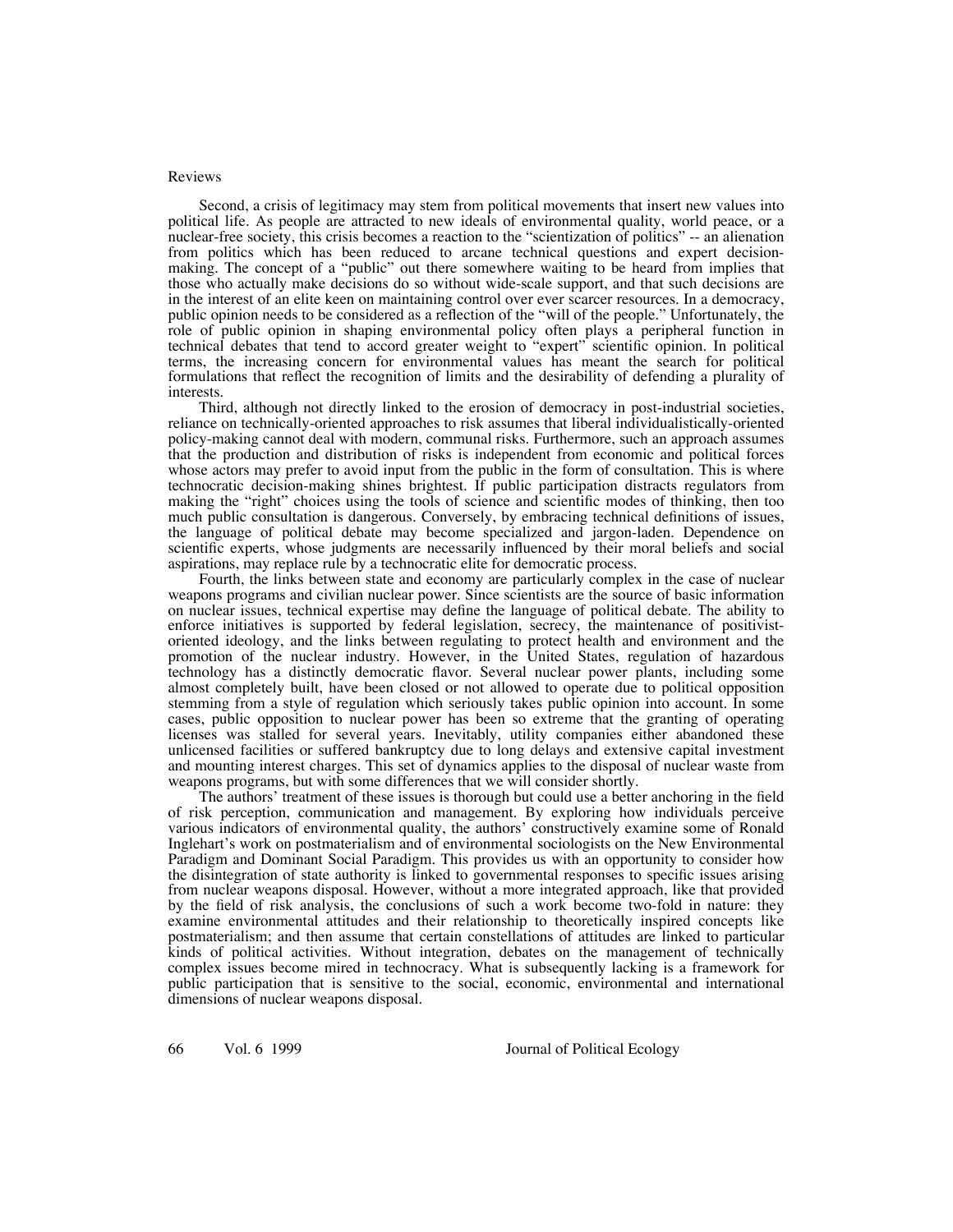An example not covered in the book that ties together these dimensions comes from a proposal to export plutonium to Canada. In an effort to revive a moribund nuclear industry, Ontario Hydro and Atomic Energy Canada Limited have offered to dispose of plutonium from dismantled warheads from the United States and Russia. A fuel known as MOX (mixed oxide) is made from this plutonium and burned in nuclear reactors. Claiming the suitability of the CANDU design for this purpose, Ontario Hydro is hoping to breathe new life into its Bruce Nuclear Generating Station with a large MOX contract. The transportation, security, and human health risks from this activity have not yet been assessed. Further, no public consultation on the social acceptability of this option has been undertaken.

The MOX option is being marketed as an international responsibility on the part of Canada to help achieve the objectives of disarmament. By converting nuclear swords into electric ploughshares, an estimated 250 tonnes of plutonium from American and Russian warheads can be burned in Canadian nuclear reactors over the next 25 years. The social acceptability of this option for Canadians is unclear. With many of Canada's 21 nuclear reactors reaching the end of their engineered life span, handling large amounts of plutonium will require between 8 and 10 new reactors. No new reactors have been ordered in Canada in over 20 years and the Canadian public overwhelmingly opposes new plant construction. Additionally, the issue of nuclear waste disposal is still unresolved in Canada. Recently a proposal for a deep geologic vault in the Canadian Shield to dispose of high-level radioactive waste failed to garner public support. How can Canadians be expected to embrace the responsibility of disposing of used reactor fuel from MOX projects when the issue of waste disposal has not been adequately addressed?

Economically the use of MOX in reactors is questionable. The use of MOX as a fuel perpetuates the myth that plutonium is a commodity. Not only would reactors need considerable refurbishment to handle this new fuel mixture but an entire infrastructure for fuel fabrication and reprocessing is required. This is where the greatest weakness in the MOX argument lies. When MOX is burned in a nuclear reactor, new plutonium is produced. Expensive and hazardous reprocessing of fuel is needed to extract the remaining plutonium for another cycle through the reactor. Eventually the fuel mixture becomes economically unfeasible and the highly radioactive waste needs to be safely disposed. Instead of running through this cycle with  $MOX$ , it makes more sense to vitrify plutonium for disposal. Vitrification involves encasing plutonium in glass and burying it in safe repositories. Plutonium can be combined with high-level radioactive waste prior to vitrification so as contaminate the plutonium, thus making it unapproachable for future recovery. The MOX option keeps plutonium around for several centuries and may not help in efforts to rid the world of nuclear weapons.

The environmental impacts of the MOX option also need to be considered. Supporters of civilian nuclear power claim that electricity produced by nuclear is "clean and green" and does not contribute to atmospheric levels of carbon dioxide. If we use a life-cycle approach to analyze this claim we discover that the mining of uranium and the fabrication of fuel produces considerable environmental impacts. However, compared to the use of fossil fuels for the production of electricity nuclear is cleaner. This of course is not a fair comparison unless we also factor in the environmental impacts of the full nuclear cycle including waste disposal and reactor decommissioning. Solving existing environmental problems while creating new ones is not desirable. Clearly, instead of increasing nuclear capacity, with or without the MOX option, efforts should be made to curb energy consumption and develop and improve the efficiency of renewable energy options.

Finally, the international dimensions of the MOX option are complex. If we consider the resources required to convert plutonium to MOX and the systems needed for safe transportation and handling, plutonium has a negative economic value. Since Russia does not favor the immobilization of plutonium, MOX fabrication will be expensive. The costs of ensuring a more secure world may be higher than necessary if the MOX option is pursued. Perhaps the MOX option is nothing more than a bailout of the civilian nuclear industry and a transfer of capital to

Journal of Political Ecology Vol. 6 1999 67